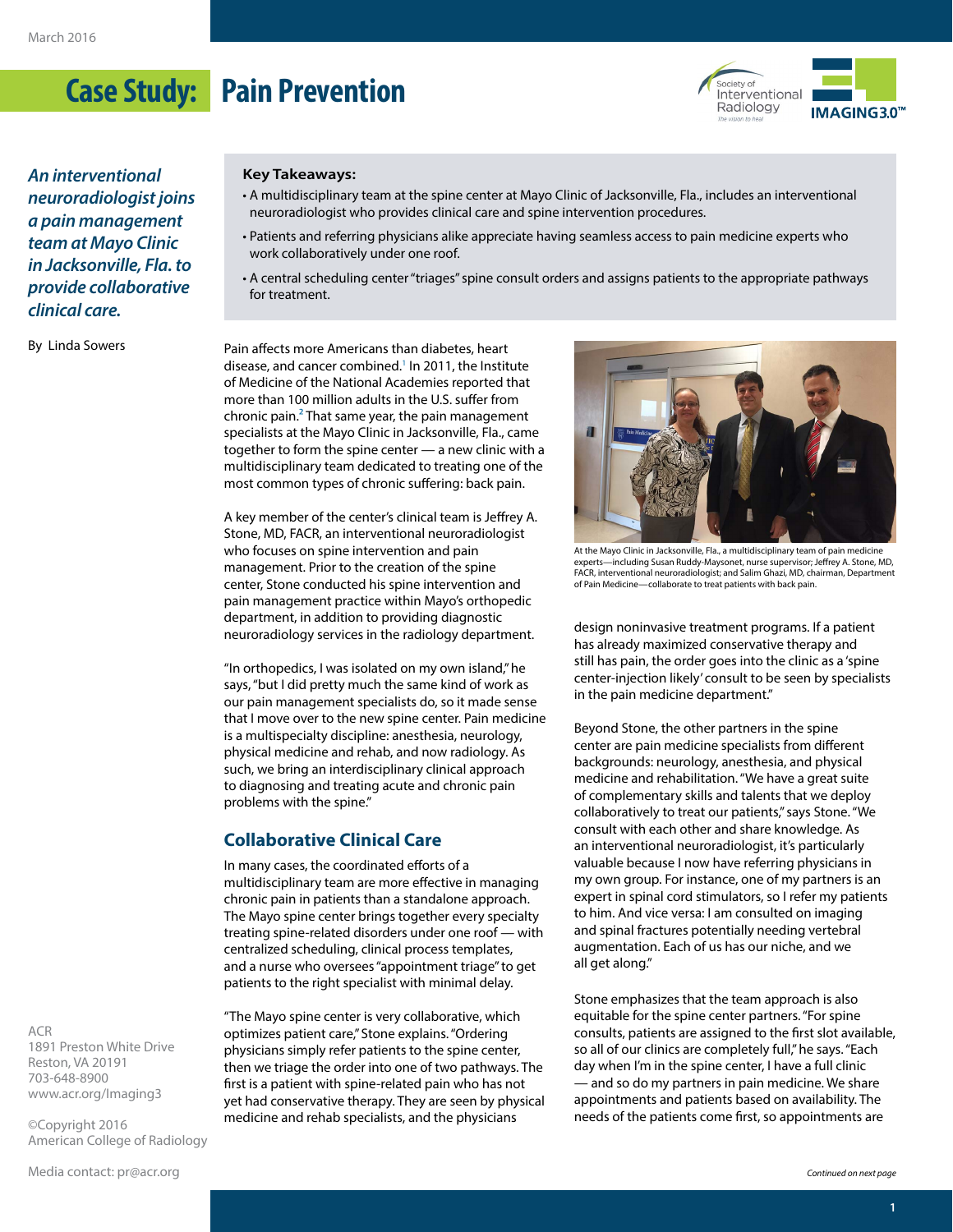**Case Study: Pain Prevention**

*Continued from previous page*

assigned based on what is most convenient for them. We function as a unified group, so it's seamless for the patient and for us."

### **Good for Patients**

A key underpinning of the team approach is the spine center's scheduling and order routing system. Stone says it works well at Mayo Clinic because the partners are all in one place, but collaborative scheduling systems and order triage processes could also help disparate providers deliver coordinated care. Otherwise, he says, one department gets backed up several months on patient appointments, and another one struggles to get enough patients to stay busy (and may try to compete for them with other departments). "Collaborating allows us to take better care of patients, and it means patients don't have to wait as long for pain medicine appointments," he says.

Mayo's electronic health record (EHR) system helps physicians streamline the scheduling process for spine center procedures and consults. Patients scheduling an appointment through the Mayo Clinic web page are presented with a series of screening questions to stratify exactly what type of specialist they need to see. Everything is integrated in the EHR and in the scheduling system, so it is seamless for the patients and for the doctors, as well.

Stone appreciates that the spine center is set up for maximum efficiency in performing clinical procedures,



Stone also performs complex spine interventions—including vertebral augmentation procedures, tumor ablation, and facet radiofrequency ablation in the Mayo Radiology department's state-of-the-art bi-plane interventional neuroradiology suites.



with no downtime between patients. "In the spine center, I can do two-and-a-half to three times the number of procedures I could in a radiology suite. We have a template for pain medicine injections and a very efficient pre- and post-procedure care process. Everybody is in place, and we do a team huddle before we start each morning or afternoon. We review the patient flow, make sure there are no last-minute issues, and then we start rolling. It's the peak of efficiency, and having those systems and templates and processes in place to optimize the workflow is really impressive and personally satisfying." This streamlined approach provides a better patient experience, while lowering the cost of care.

"Our patients get faster care, and I have a full schedule," says Stone. "I don't have to compete for patients or referring physicians. Patients know they're going to the spine center for their pain. If one team member is away for a week or two, patients can still get an injection or a prescription refill. There's always availability. They can easily get an appointment. That gives them peace of mind, more convenience, and a better patient experience overall."

# **Good for Referrers**

The spine center is proving to be more convenient for referring physicians, as well. "When patients have back pain, the referring physician doesn't have to think through all of the options to determine the best place to refer them," states Stone. "The order simply says 'spine consult' and the referring physician simply indicates whether the patient most likely needs conservative therapy, spine injection, or both."

Stone says that the feedback from referring physicians — especially primary care doctors — has been outstanding. "It's very simple for them to communicate with patients. Now they just say, 'Mayo Clinic has a spine center; it's perfect for you. I'll draw up the order and get you scheduled.' The patient leaves knowing who's going to be caring for them, and they already have an appointment set up with one of us. It's completely patient centered."

#### **Next Steps**

Interventional radiology practices that want to establish a well-functioning spine center and be part of a collaborative clinical care team should:

Get all multidisciplinary players involved ahead of time to ensure they have similar attitudes and work ethics. Can you work together? Do you all realize that each partner brings unique strengths that can help build your practice?

ACR 1891 Preston White Drive Reston, VA 20191 703-648-8900 [www.acr.org/Imaging3](http://www.acr.org/Imaging3)

©Copyright 2016 American College of Radiology